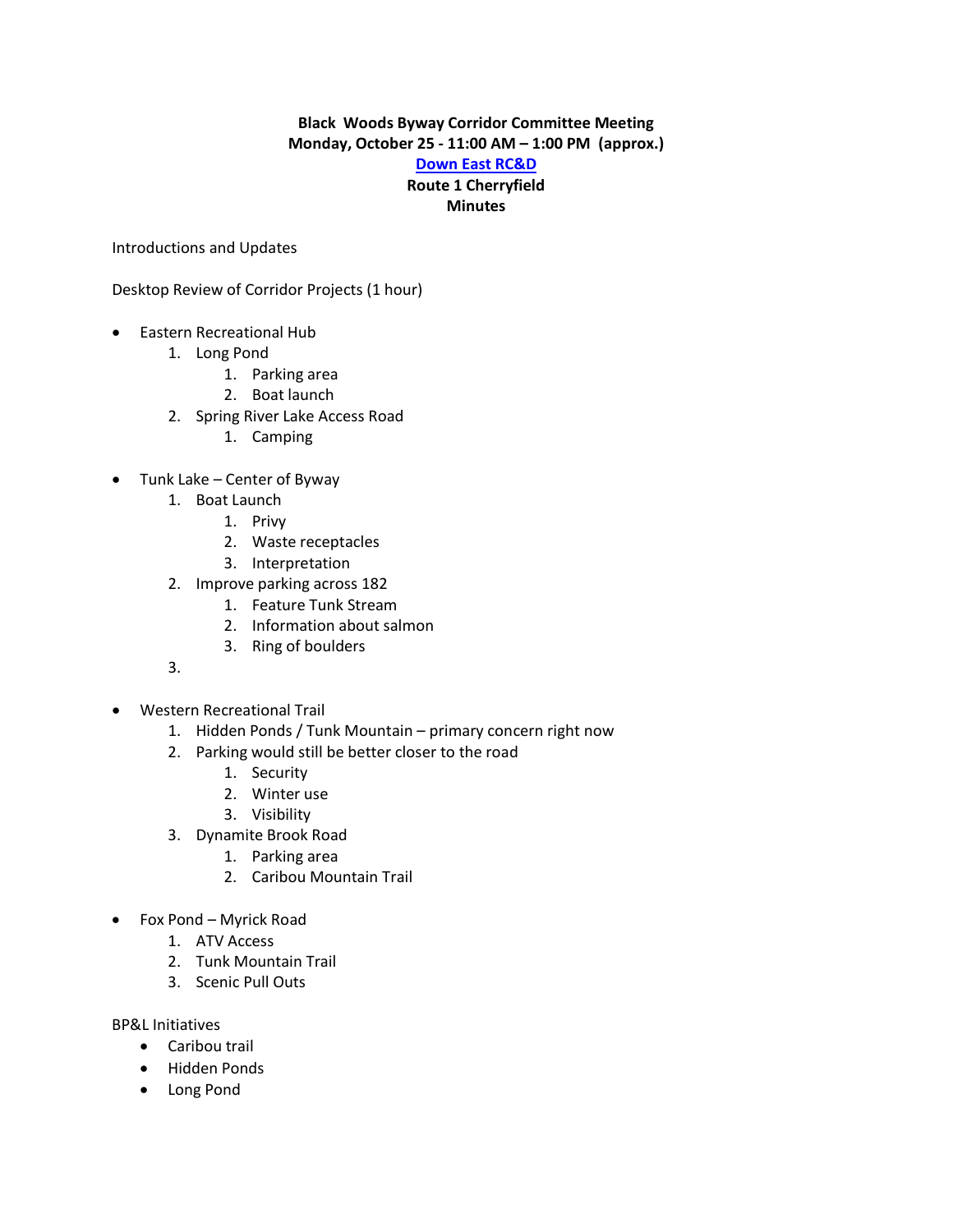- Spring River Lake
- Tunk Mountain

Logging

- Spring River area
	- o Big loop trail may not happen calling attention through a logged area
	- o What are their plans for the logging roads
		- **EXTERC** Can we put any trails on the roads to connect other trails
		- Will any roads be conserved for fire protection?
- Roads that BP&L is likely to maintain
	- o Spring River Lake Outlet
	- o 1000 Road
	- o Dynamite Brook Road

Byway Signage Plan

- Need to develop a signage plan for the entire byway
- Plan a byway road-trip
- •

State and National Byways Initiatives

- Strategic Planning between MaineDOT, MaineDOC and Maine Office of Tourism
- Grants and other funding possibilities

Field visit to the above (1+ hour)